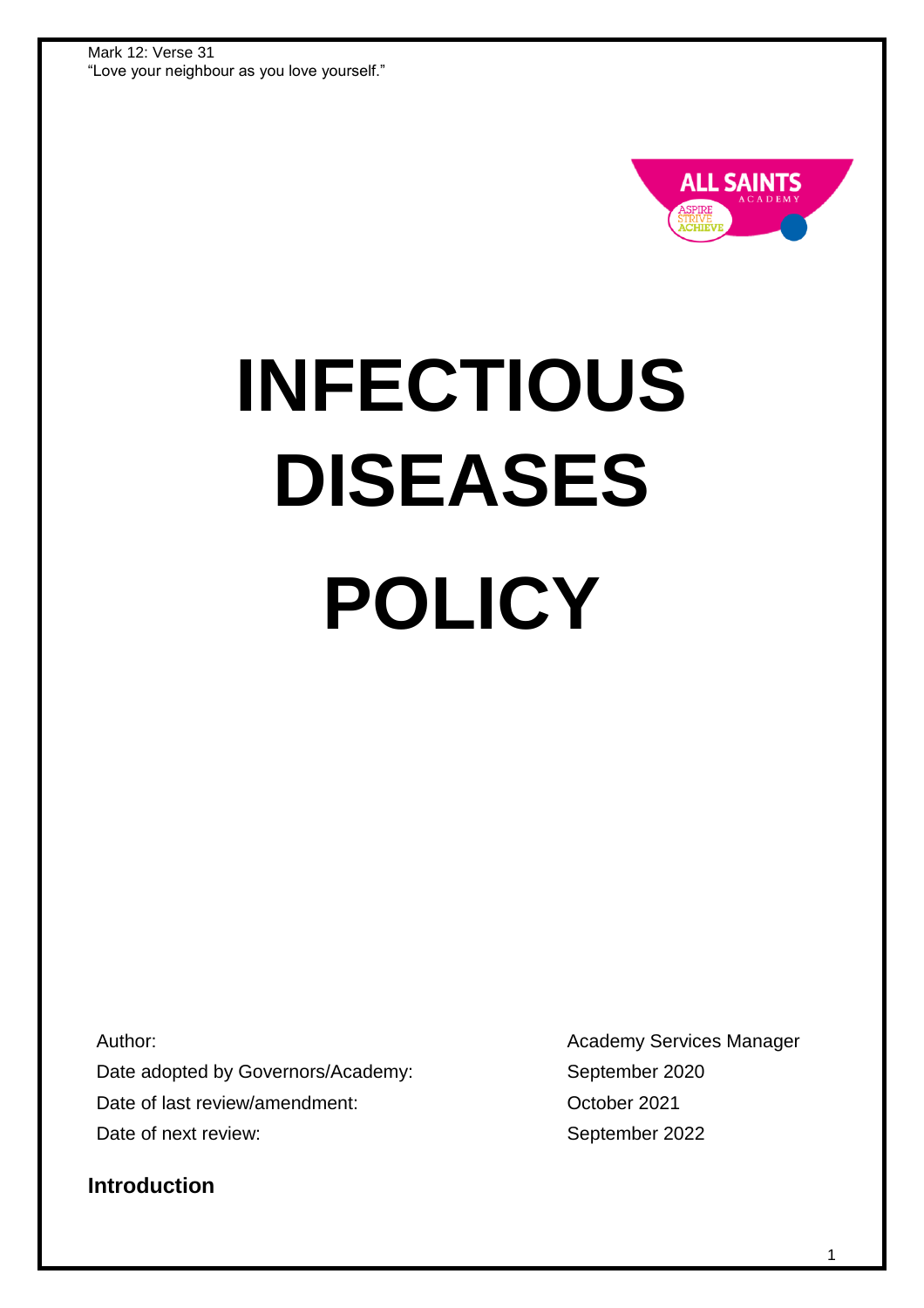At All Saints Academy our vision is "Living Well Together with **Dignity**, **Faith** and **Hope**". We aspire to take dignified decisions and afford dignity to all members of our community, regardless of background or circumstance. Our position as a Voluntary Aided Church Academy means that the Christian faith has a central role in all of our actions and decisions. We strive for excellence in all that we do, enabling our students to transform their lives and to hope for happy and successful futures.

Our vision translates into our everyday practice. We will ensure our vision is embedded through having faith in a robust and rigorous procedure that ensures all stakeholders are safe in the event of an accident, sustaining an injury or feeling unwell.

# **Purpose**

The purpose of our infectious diseases policy is to:

- Ensure the health and safety of all staff, students and visitors in the event of an infectious disease
- Outline which steps should be put in place to reduce the spread of infectious diseases for both widespread and non-widespread diseases

This policy incorporates Public Health England guidance Health protection in schools and [other childcare facilities](https://www.gov.uk/government/publications/health-protection-in-schools-and-other-childcare-facilities) and Department for Education guidance [COVID-19 infection](https://www.gov.uk/government/collections/guidance-for-schools-coronavirus-covid-19#covid-19-infection-prevention-and-control)  [prevention and control.](https://www.gov.uk/government/collections/guidance-for-schools-coronavirus-covid-19#covid-19-infection-prevention-and-control)

#### **Introduction**

Schools are common sites for transmission of infections. Children are particularly susceptible because:

- they have immature immune systems
- have close contact with other children
- sometimes have no or incomplete vaccinations
- have a poor understanding of hygiene practices

This policy provides information for staff managing a range of common and important childhood infections in school settings. It includes the principles of infection prevention and control to enable safe working during the coronavirus (COVID-19) outbreak.

**Infection in childcare settings**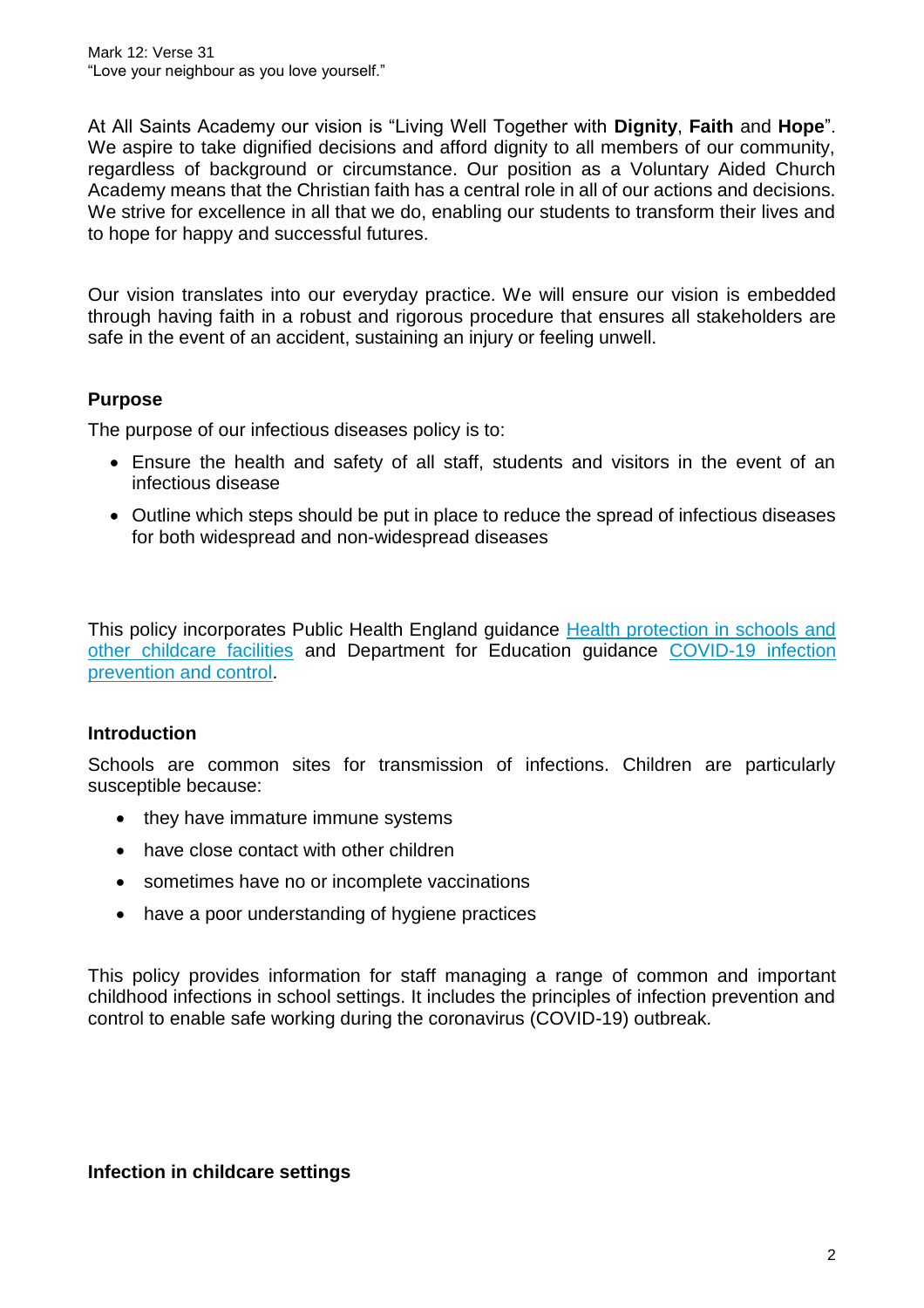Infections in children are common. This is because a child's immune system is immature. Added to this, young children often have close contact with their friends, for example through play, and lack good hygiene habits, making it easier for infections to be passed on.

Many diseases can spread before the individual shows any symptoms at all (during the infectious period).

Infection prevention and control measures aim to interrupt the cycle of infection by promoting the routine use of good standards of hygiene so that transmission of infection is reduced overall. This is usually through:

- immunisation of students and staff
- good hand washing
- making sure the environment is kept clean

Where a case of infection is known, measures aim to reduce or eliminate the risk of spread through information and prompt exclusion of a case.

## **How infection spreads**

Infections are spread in many different ways:

## *Respiratory spread:*

Contact with cough or other secretions from an infected person, like influenza. This can happen by being near the infected person when they cough and then breathe in the organism; or by picking up the organism from an infected item, for example, a used tissue or on an object in the environment, and then touching your nose or mouth.

#### *Direct contact spread:*

By direct contact with the infecting organism, for example, contact with the skin during contact sports such as rugby and in gyms, like impetigo or staphylococcal infections.

#### *Gastrointestinal spread:*

Resulting from contact with contaminated food or water (hepatitis A), contact with infected faeces or unwashed hands after using the toilet (typhoid fever).

#### *Blood borne virus spread:*

By contact with infected blood or body fluids, for example, while attending to a bleeding person or injury with a used needle (hepatitis B). Human mouths are inhabited by a wide variety of organisms, some of which can be transmitted by bites. Human bites resulting in puncture or breaking of the skin are potential sources of exposure to blood borne infections, therefore, it is essential that they are managed promptly.

Transmission of coronavirus mainly occurs via respiratory droplets generated during breathing, talking, coughing and sneezing. These droplets can directly infect the respiratory tracts of other people if there is close contact. They also infect others indirectly. This happens when the droplets get onto and contaminate surfaces which are then touched and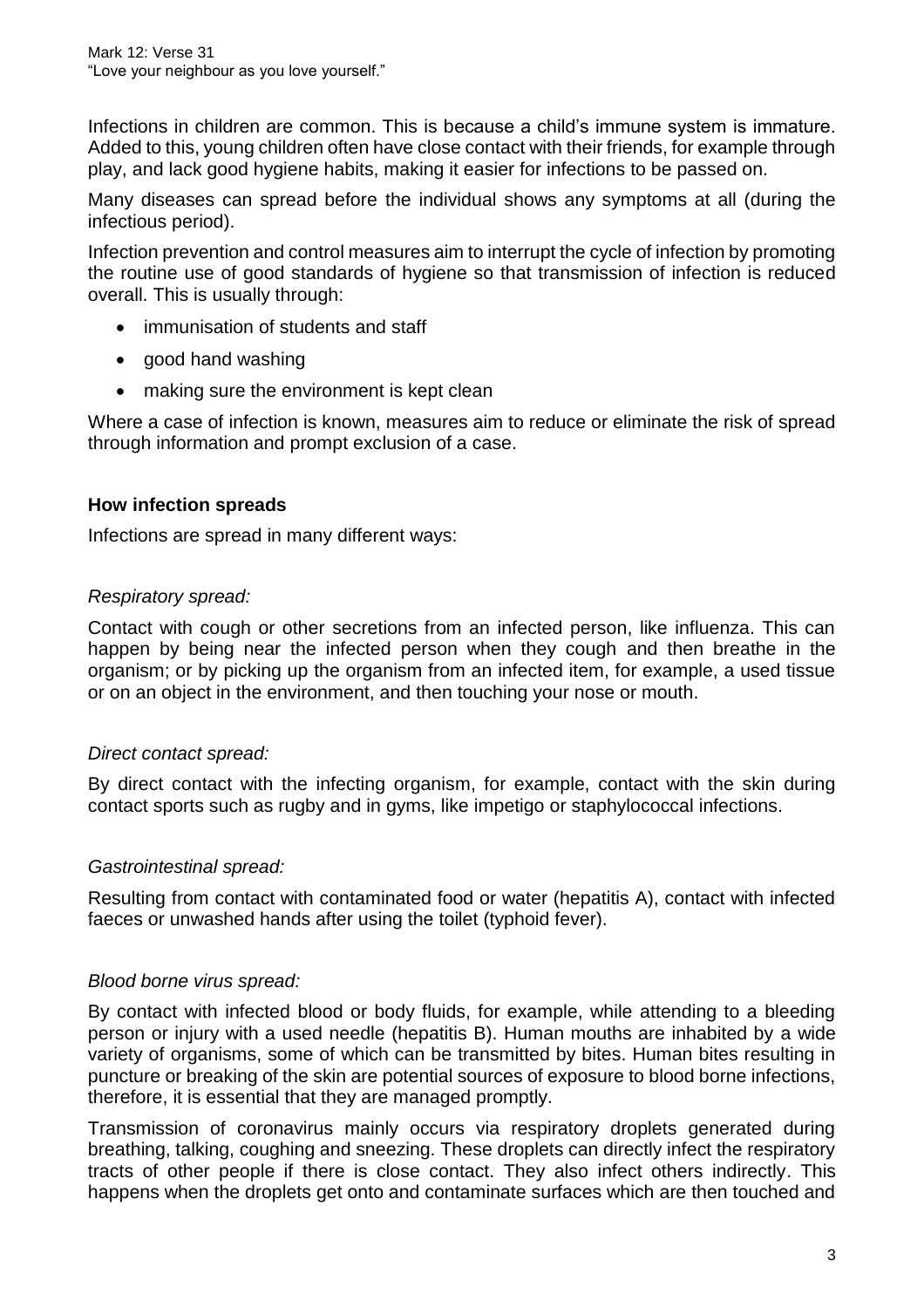introduced into the mouth or eyes of an uninfected person. Another route of transmission is via aerosols (extremely small droplets), but this is only relevant to medical procedures for a very small number of children in education and social care settings.

In all education, childcare and children's social care settings, preventing the spread of coronavirus involves preventing:

- direct transmission, for instance, when in close contact with those sneezing and coughing
- indirect transmission, for instance, touching contaminated surfaces

# **Prevention and control**

Hand washing is one of the most important ways of controlling the spread of infections, especially those that cause diarrhoea and vomiting and respiratory disease. Liquid soap, warm water and paper towels are recommended.

- All staff and students are advised to wash their hands after using the toilet, before eating or handling food and after touching animals.
- Cover all cuts and abrasions with a waterproof dressing.
- Coughs and sneezes spread diseases. Children and adults are encouraged to cover their mouth and nose with a disposable tissue and wash hands after using or disposing of tissues. Spitting is discouraged.
- Wear disposable gloves and plastic aprons if there is a risk of splashing or contamination with blood or body fluids during an activity. Wear goggles if there is a risk of splashing to the face.

# **Bites**

- If a bite does not break the skin: clean with soap and water and no further action is needed.
- If a bite breaks the skin: clean immediately with soap and running water. Record incident in accident book. Seek medical advice as soon as possible (on the same day) to treat potential infection, to protect against hepatitis B, for reassurance about HIV.

# **Managing needle stick injuries**

Occasionally children or staff may injure themselves with discarded used hypodermic needles which they have found. Dispose of the needle safely to avoid the same thing happening to someone else. This can be done by contacting your local authority or school nurse. If someone pricks or scratches themselves with a used hypodermic needle:

- wash the wound thoroughly with soap and water
- cover it with a waterproof dressing
- record it in the accident book and complete the accident form
- seek immediate medical attention from your local Accident and Emergency department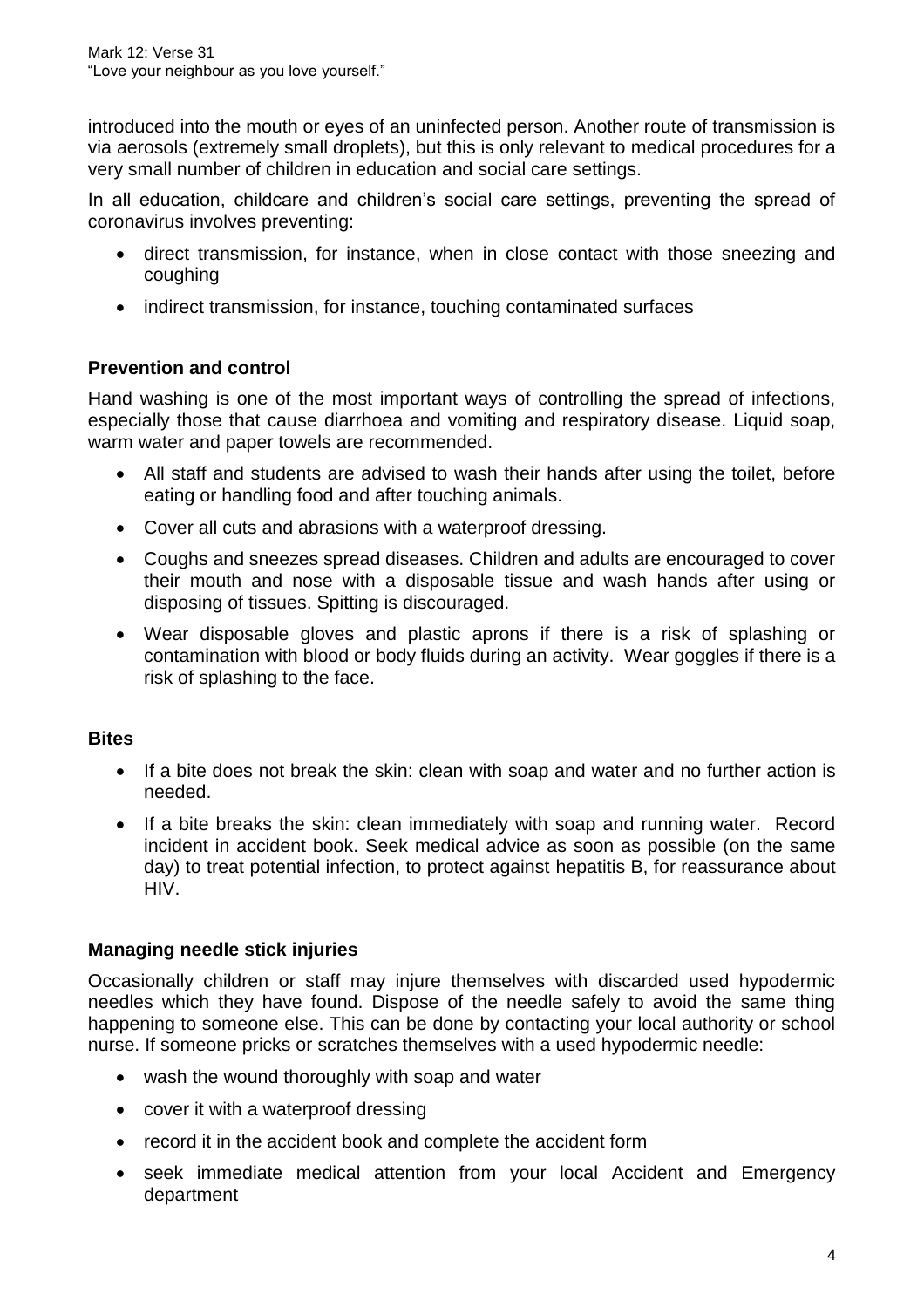# **Cleaning blood and body fluid spills**

All spillages of blood, faeces, saliva, vomit, nasal and eye discharges should be cleaned up immediately, wearing PPE.

Clean spillages using a product which combines detergent and disinfectant (and ensure it is effective against both bacteria and viruses). Always follow the manufacturer's instructions. Use disposable paper towels or cloths to clean up blood and body fluid spills and dispose of after use.

# **Sanitary facilities**

Liquid soap will be available in all toilets. Bar soap will not be used.

Toilet paper will be available in each cubicle.

Sanitary disposal facilities are provided in female staff and student toilets.

# **Children with continence aids**

Students who use continence aids (like continence pads, catheters) are encouraged to be as independent as possible. The principles of basic hygiene will be applied by both students and staff involved in the management of these aids.

Continence pads should be changed in a designated area. Disposable gloves and a disposable plastic apron should be worn where necessary. Gloves and aprons will be changed after every student, where more than one student requires support from staff. Hand washing facilities will be readily available. The school health team will be contacted for further advice as required.

# **Dealing with contaminated clothing**

Clothing of either the child or the first-aider may become contaminated with blood or body fluids. Clothing should be removed as soon as possible and placed in a plastic bag and sent home with the child with advice for the parent on how to launder the contaminated clothing. The clothing should be washed separately in a washing machine, using a pre-wash cycle, on the hottest temperature that the clothes will tolerate.

# **COVID-19 prevention and control**

A range of approaches and actions should be employed. These can be seen as a hierarchy of controls that, when implemented, creates an inherently safer system where the risk of transmission of infection is substantially reduced. These include:

- Minimise contact with individuals who are unwell
- Where recommended, use of face coverings
- Clean your hands often
- Robust hand and respiratory hygiene (catch it, bin it, kill it)
- Enhanced cleaning, including cleaning frequently touched surfaces often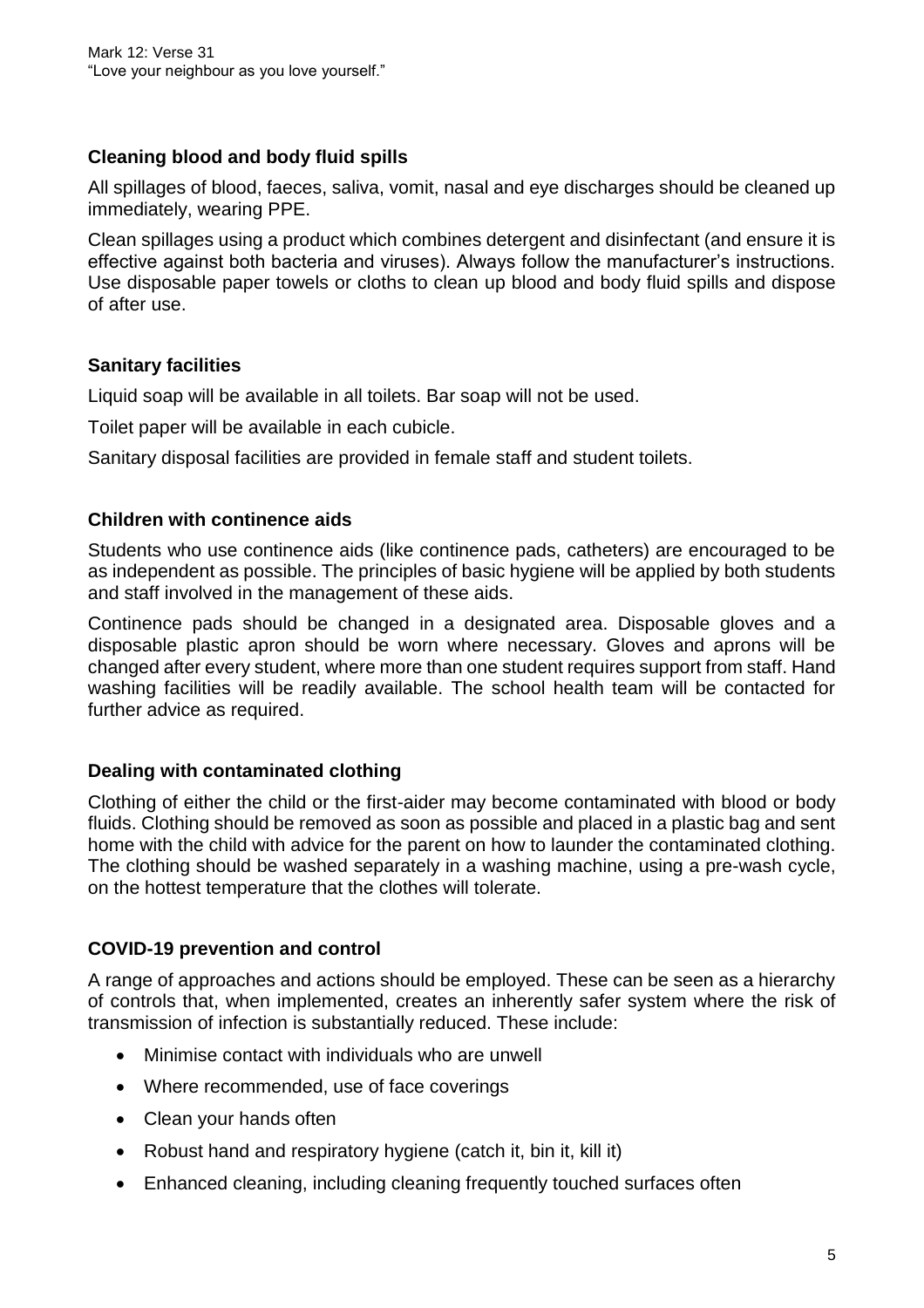Mark 12: Verse 31 "Love your neighbour as you love yourself."

- Antibacterial cleaning products provided to enable staff to clean their own work areas as required
- Minimise contact and mixing
- Personal protective equipment (PPE)
- Social distancing measures are implemented
- Soft furnishing, soft toys and toys that are hard to clean have been removed
- The use of shared resources has been reduced
- Air flow and ventilation is increased by opening windows and children spend more time outdoors
- Active engagement with NHS Test and Trace
- Manage confirmed cases of coronavirus (COVID-19) amongst the school community.
- Contain any outbreak by following local health protection team advice.

#### **What to do if you suspect an outbreak of infection**

An outbreak or incident may be defined as:

- an incident in which 2 or more people experiencing a similar illness are linked in time or place
- a greater than expected rate of infection compared with the usual background rate for the place and time where the outbreak has occurred

#### **When to report**

The local health protection team will be contacted by the Academy as soon as they suspect an outbreak to discuss the situation and agree if any actions are needed.

It is useful to have the information listed below available before this discussion as it will help to inform the size and nature of the outbreak:

- total numbers affected (staff and children)
- symptoms
- date(s) when symptoms started
- number of classes affected

For suspected cases of infectious illness where there is uncertainty it's an outbreak, call [your local HPT.](https://www.gov.uk/health-protection-team)

For suspected cases of COVID-19, the Academy will follow the guidance provided by Public Health England and Central Bedfordshire Council.

#### **How to report**

The school is to telephone their local HPT as soon as possible to report any serious or unusual illness particularly for: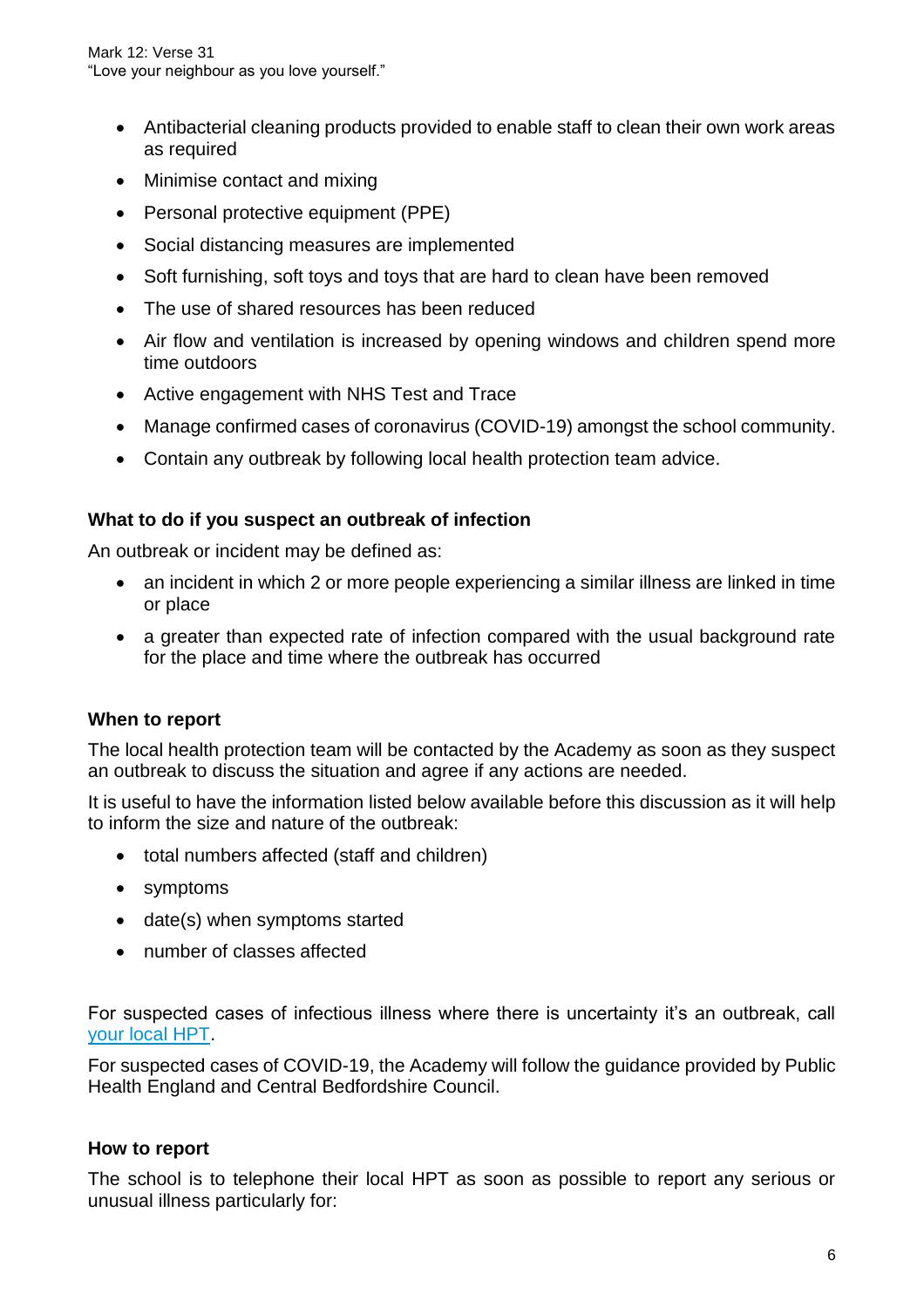- Escherichia coli (VTEC) (also called E.coli 0157) or E coli VTEC infection
- food poisoning
- hepatitis
- measles, mumps, rubella (rubella is also called German measles)
- meningitis
- tuberculosis
- typhoid
- whooping cough (also called pertussis)
- COVID-19

The full list of notifiable diseases was updated in 2010.

#### **Immunisation**

Immunisation is checked at school entry and at the time of any vaccination. Parents are encouraged to have their child immunised.

#### **Cleaning the environment**

Cleaning of the environment, including toys and equipment, is an important function for the control of infection in childcare settings. It is important that cleaning schedules clearly describe the activities needed, the frequency and who will carry them out.

Cleaning standards are monitored regularly by the Academy. Cleaning staff will be appropriately trained and have access to personal protective equipment.

#### **Cleaning contract**

Essential elements of a comprehensive cleaning contract include daily, weekly and periodic cleaning schedules, based on national guidance. A proper colour coding system is recommended by the Health and Safety Executive. Choosing to employ a colour system in your workplace can make cleaning easy, efficient and in turn, increase general hygiene and cleanliness.

Cloths should be disposable (or if reusable, disinfected after use).

Cleaning solutions should be stored in accordance with Control of Substances of Hazardous to Health (COSHH), and cleaning equipment changed and decontaminated regularly. Consideration should be given to situations where additional cleaning will be required including during term time (for example in the event of an outbreak) and how the school might carry this out.

A nominated member of staff should be chosen to monitor cleaning standards and discuss any issues with cleaning staff.

COVID-19 advice - cleaning and waste disposal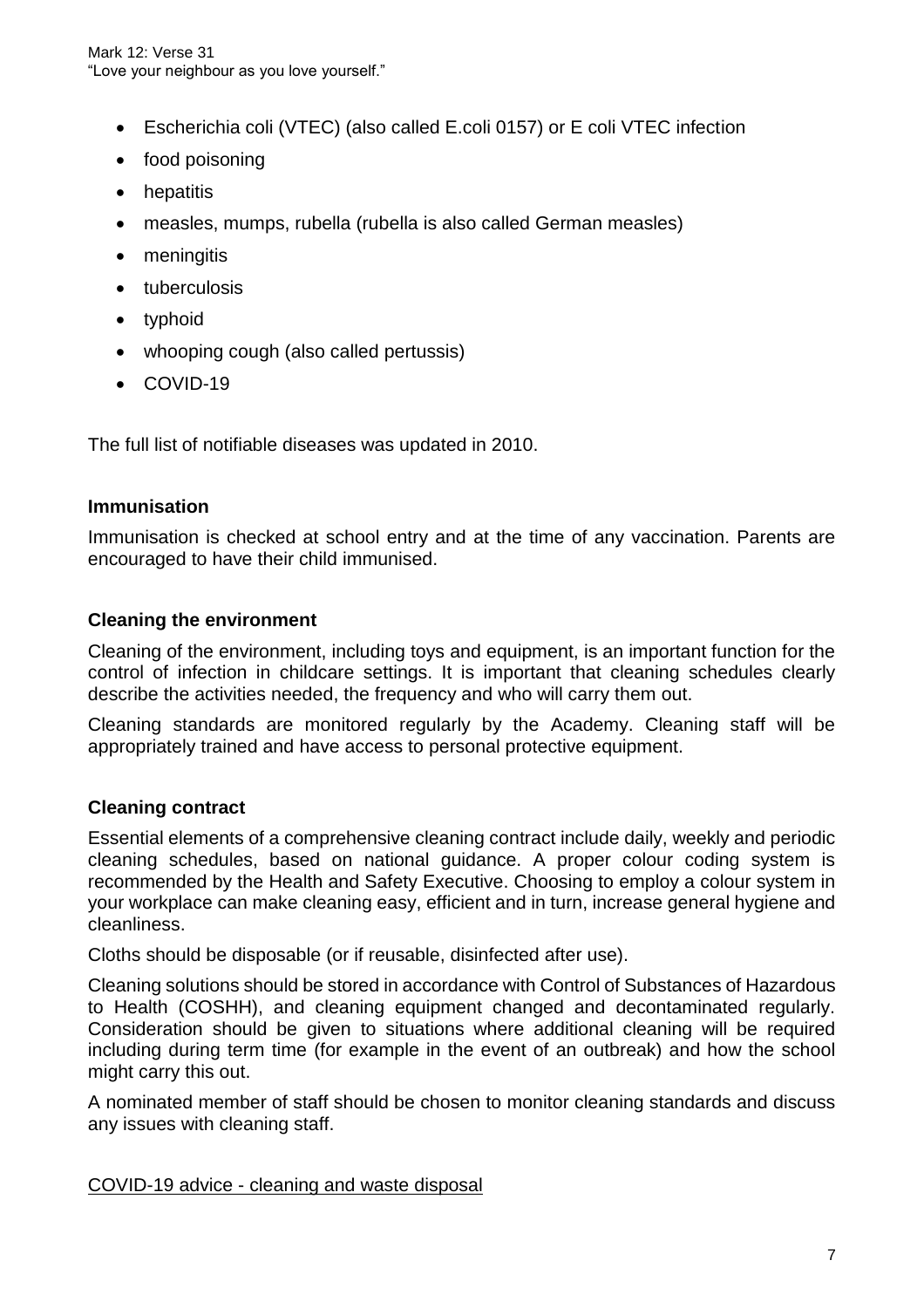All objects which are visibly contaminated with body fluids must be cleaned using disposable cloths or paper roll and disposable mop heads, to clean all hard surfaces, floors, chairs, door handles and sanitary fittings, following one of the options below:

When items cannot be cleaned using detergents or laundered, for example, upholstered furniture and mattresses, steam cleaning should be used. Any items that are heavily contaminated with body fluids and cannot be cleaned by washing should be disposed of.

# **Disposal of waste:**

Waste from possible cases and cleaning of areas where possible cases have been (including disposable cloths and tissues):

- Should be put in a plastic rubbish bag and tied when full.
- The plastic bag should then be placed in a second bin bag and tied.
- It should be put in a suitable and secure place and marked for storage until the individual's test results are known.

Waste should be stored safely and kept away from children. The waste should not be put in communal waste areas until negative test results are known, or the waste has been stored for at least 72 hours.

If the individual tests negative, this can be put in with the normal waste

If the individual tests positive, then store it for at least 72 hours and put in with the normal waste

If storage for at least 72 hours is not appropriate, arrange for collection as a Category B infectious waste either by your local waste collection authority if they currently collect your waste or otherwise by a specialist clinical waste contractor.

They will supply you with orange clinical waste bags for you to place your bags into so the waste can be sent for appropriate treatment.

# **Enhanced cleaning during an outbreak of infection**

In the event of an outbreak of infection at school, the local health protection team will recommend enhanced or more frequent cleaning, to help reduce transmission.

Advice may be given to ensure regular cleaning of areas with particular attention to door handles, toilet flushes and taps and communal areas where surfaces can easily become contaminated such as handrails. Plans should be developed for such an event on how the school might carry this out which could also include during term time. Dedicated cleaning equipment must be colour coded according to area of use.

# COVID-19 advice:

Areas where a symptomatic individual has passed through and spent minimal time, such as corridors which are not visibly contaminated with body fluids can be cleaned thoroughly as normal.

All surfaces that the symptomatic person has come into contact with must be cleaned and disinfected, including:

objects which are visibly contaminated with body fluids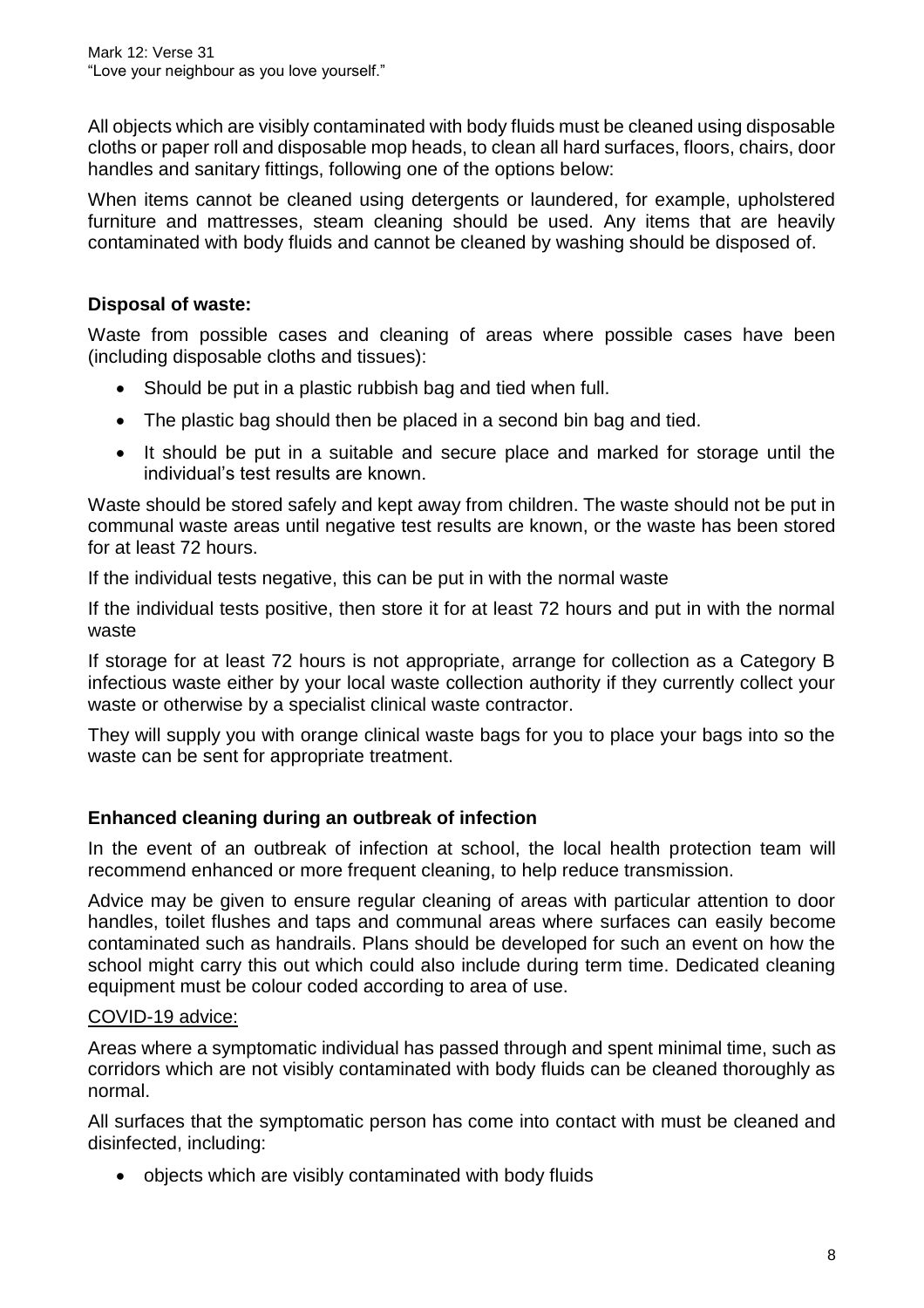• all potentially contaminated high-contact areas such as bathrooms, door handles, telephones, grab-rails in corridors and stairwells

Use disposable cloths or paper roll and disposable mop heads, to clean all hard surfaces, floors, chairs, door handles and sanitary fittings, following one of the options below:

When items cannot be cleaned using detergents or laundered, for example, upholstered furniture and mattresses, steam cleaning should be used. Any items that are heavily contaminated with body fluids and cannot be cleaned by washing should be disposed of.

# **Staff welfare**

#### Staff immunisation

All staff should undergo a full occupational health check before starting employment; this includes ensuring they are up to date with immunisations, including Measles, Mumps, Rubella (MMR).

## **Exclusion**

Staff employed in schools, nurseries and other childcare settings should have the same rules regarding exclusion applied to them as are applied to the children. They may return to work when they are no longer infectious, provided they feel well enough to do so.

#### **Pregnant staff**

If a pregnant woman develops a rash or is in direct contact with someone with a rash who is potentially infectious, she should consult her doctor or midwife.

Chickenpox can affect the pregnancy if a woman has not already had the infection. The GP and midwife should be informed promptly. Shingles is caused by the same virus as chickenpox therefore anyone who has not had chickenpox is potentially vulnerable to the infection if they have close contact with a case of shingles.

Measles during pregnancy can result in early delivery or even loss of the baby. If a pregnant woman is exposed, the midwife should be informed immediately. All female staff under the age of 25 years, working with young children, should have evidence of 2 doses of MMR vaccine or a positive history of measles.

If a pregnant woman comes into contact with German measles she should inform her GP and midwife immediately. The infection may affect the developing baby if the woman is not immune and is exposed in early pregnancy.

All female staff under the age of 25 years, working with young children, should have evidence of 2 doses of MMR vaccine or a positive history of Rubella.

Slapped cheek disease (Parvovirus B19) can occasionally affect an unborn child if exposed early in pregnancy. The pregnant woman should inform their midwife promptly.

# **Food handling staff**

Food handlers and catering staff may present a particular risk to the health of their students and staff if they become infected or have close contact with diseases that can be transmitted to others via the medium of food or drink. These diseases commonly affect the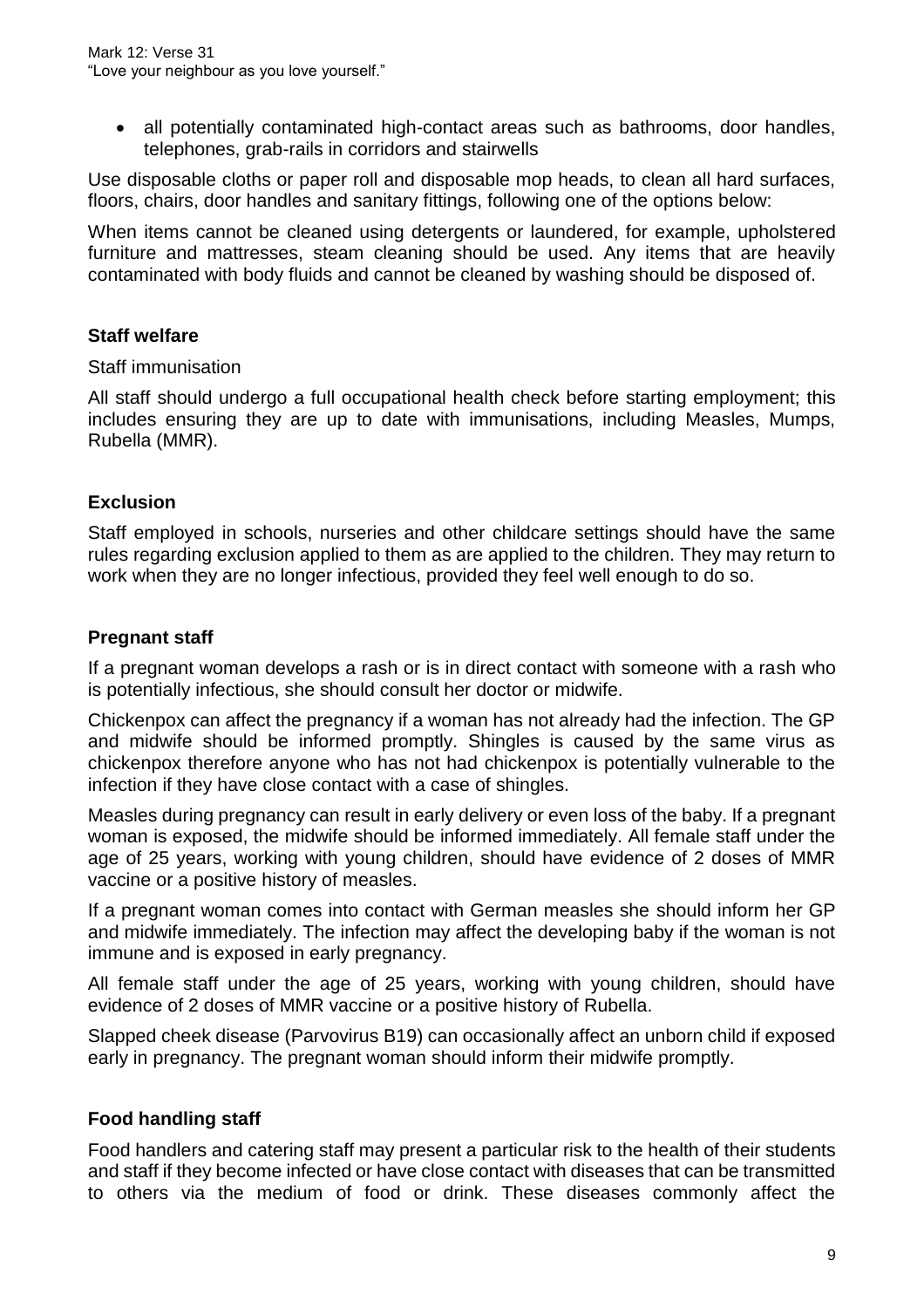gastrointestinal system (stomach and bowel) and usually cause diarrhea or vomiting, or both.

Food handling staff suffering from such diseases must be excluded from all food handling activity in the school or nursery setting until advised by the local Environmental Health Officer that they are clear to return to work. There are legal powers for the formal exclusion of such cases but usually voluntary exclusion will suffice with 'off work' certificates from the GP, as necessary.

Staff and attenders should not be present at the school if they are currently suffering from diarrhoea or vomiting, or both. At the very least, persons suffering from gastrointestinal diseases should not return to work until 48 hours post recovery (no further diarrhoea or vomiting).

Employers are to notify their local Environmental Health Department immediately that they are informed of a member of staff engaged in the handling of food has become aware that he or she is suffering from, or is the carrier of, any infection likely to cause food poisoning.

This policy should be made clear to the person in charge of the kitchen and all catering staff at the time of appointment. Food handlers are required by law to inform their employer immediately if they are suffering from:

- typhoid fever
- paratyphoid fever
- other salmonella infections
- dysentery
- shigellosis
- diarrhoea (cause of which has not been established)
- infective jaundice
- staphylococcal infections likely to cause food poisoning like impetigo, septic skin lesions, exposed infected wounds, boils
- E. coli VTEC infection

# COVID-19 advice:

Staff testing: Academy staff are asked to undertake twice weekly testing using Lateral Flow Device home tests.

There is specific guidance on what will happen if there is a [local lockdown in your area.](https://www.gov.uk/government/collections/local-restrictions-areas-with-an-outbreak-of-coronavirus-covid-19) Read [COVID-19: guidance on shielding and protecting people defined on medical grounds](https://www.gov.uk/government/publications/guidance-on-shielding-and-protecting-extremely-vulnerable-persons-from-covid-19)  [as extremely vulnerable](https://www.gov.uk/government/publications/guidance-on-shielding-and-protecting-extremely-vulnerable-persons-from-covid-19) for more advice.

# **Managing specific diseases and infections**

Please refer to Public Health England advice on specific diseases and infections -

[https://www.gov.uk/government/publications/health-protection-in-schools-and](https://www.gov.uk/government/publications/health-protection-in-schools-and-other-childcare-facilities/chapter-9-managing-specific-infectious-diseases)[otherchildcare-facilities/chapter-9-managing-specific-infectious-diseases](https://www.gov.uk/government/publications/health-protection-in-schools-and-other-childcare-facilities/chapter-9-managing-specific-infectious-diseases)